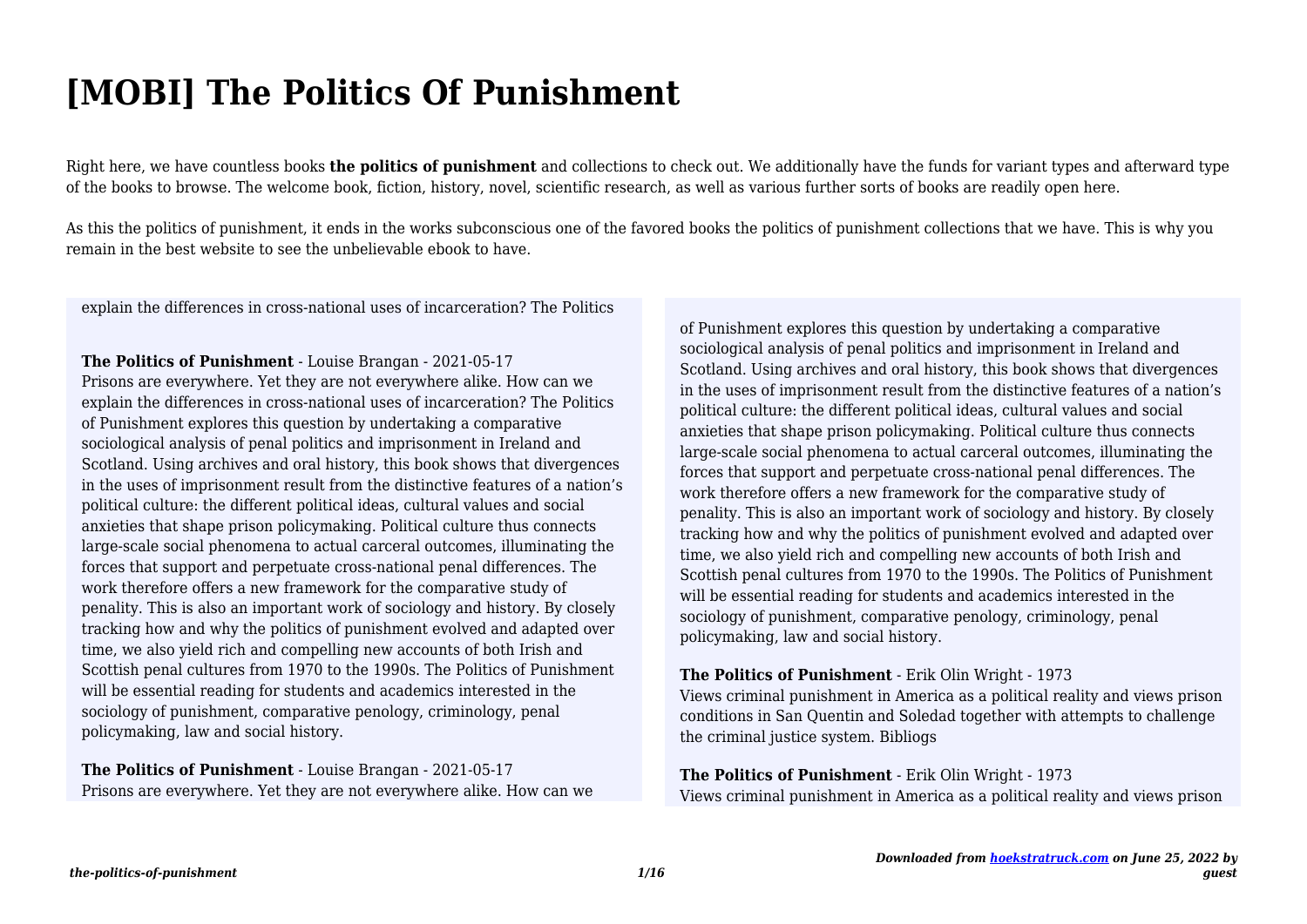the criminal justice system. Bibliogs delightful description of Anglo-Saxon criminal law and punishment, and

#### **The Politics of Injustice** - Katherine Beckett - 2000

Examining the role of crime in American politics and culture, The Politics of Injustice, Second Edition provides a better understanding of the nature of crime and punishment in America, as well as the cultural and political contexts in which they occur. Updated throughout, this book will be of interest to students in all areas of Criminology especially those involved in critical issues in Criminal Justice.

#### **The Politics of Injustice** - Katherine Beckett - 2000

Examining the role of crime in American politics and culture, The Politics of Injustice, Second Edition provides a better understanding of the nature of crime and punishment in America, as well as the cultural and political contexts in which they occur. Updated throughout, this book will be of interest to students in all areas of Criminology especially those involved in critical issues in Criminal Justice.

**The Politics of Punishment** - John Hostettler - 2016-07-12 This re-issue with a new Preface of a classic work by John Hostettler looks at the political and other social dynamics behind law, order and punishment. A timeless work by one of the UK's leading commentators and now with pointers to key developments in penal politics of the last 20 years. This first paperback version contains a wide-ranging analysis of the topic from Anglo-Saxon times to the present day, including: the impact on punishments of power struggles, wealth, superstition, class distinctions, populist ideas, the centrality for many years of the death penalty, modernday ideas of rehabilitation but above all the underlying threads of social control, law and order and political signals about crime. A classic work and a collector's item which looks at the genesis and purposes of punishment. Shows how punishment, power differences, social control and (sometimes suspect) economics and politics have always been intertwined. A must for practitioners and students in this field. 'This splendid book…reveals in all its starkness the close connexion between the inhumanities of punishment and the political interests of the State'—Justice of the Peace. 'Starts with a

travels fast forwards…A colourful entertainment'—Criminal Behaviour and Mental Health. 'Well researched, knowledgeable…a good read'—Litigation. 'First class reading'—Police Journal. 'Takes us on a breathless tour d'horizon of the history of judicial punishment, a thousand years in a hundred pages, before slowing down to examine more closely the reforms of the nineteenth and twentieth centuries'—The Magistrate

#### **The Politics of Punishment** - John Hostettler - 2016-07-12

This re-issue with a new Preface of a classic work by John Hostettler looks at the political and other social dynamics behind law, order and punishment. A timeless work by one of the UK's leading commentators and now with pointers to key developments in penal politics of the last 20 years. This first paperback version contains a wide-ranging analysis of the topic from Anglo-Saxon times to the present day, including: the impact on punishments of power struggles, wealth, superstition, class distinctions, populist ideas, the centrality for many years of the death penalty, modernday ideas of rehabilitation but above all the underlying threads of social control, law and order and political signals about crime. A classic work and a collector's item which looks at the genesis and purposes of punishment. Shows how punishment, power differences, social control and (sometimes suspect) economics and politics have always been intertwined. A must for practitioners and students in this field. 'This splendid book…reveals in all its starkness the close connexion between the inhumanities of punishment and the political interests of the State'—Justice of the Peace. 'Starts with a delightful description of Anglo-Saxon criminal law and punishment, and travels fast forwards…A colourful entertainment'—Criminal Behaviour and Mental Health. 'Well researched, knowledgeable…a good read'—Litigation. 'First class reading'—Police Journal. 'Takes us on a breathless tour d'horizon of the history of judicial punishment, a thousand years in a hundred pages, before slowing down to examine more closely the reforms of the nineteenth and twentieth centuries'—The Magistrate

**The Politics of Imprisonment** - Vanessa Barker - 2009-08-26 The attention devoted to the unprecedented levels of imprisonment in the United States obscure an obvious but understudied aspect of criminal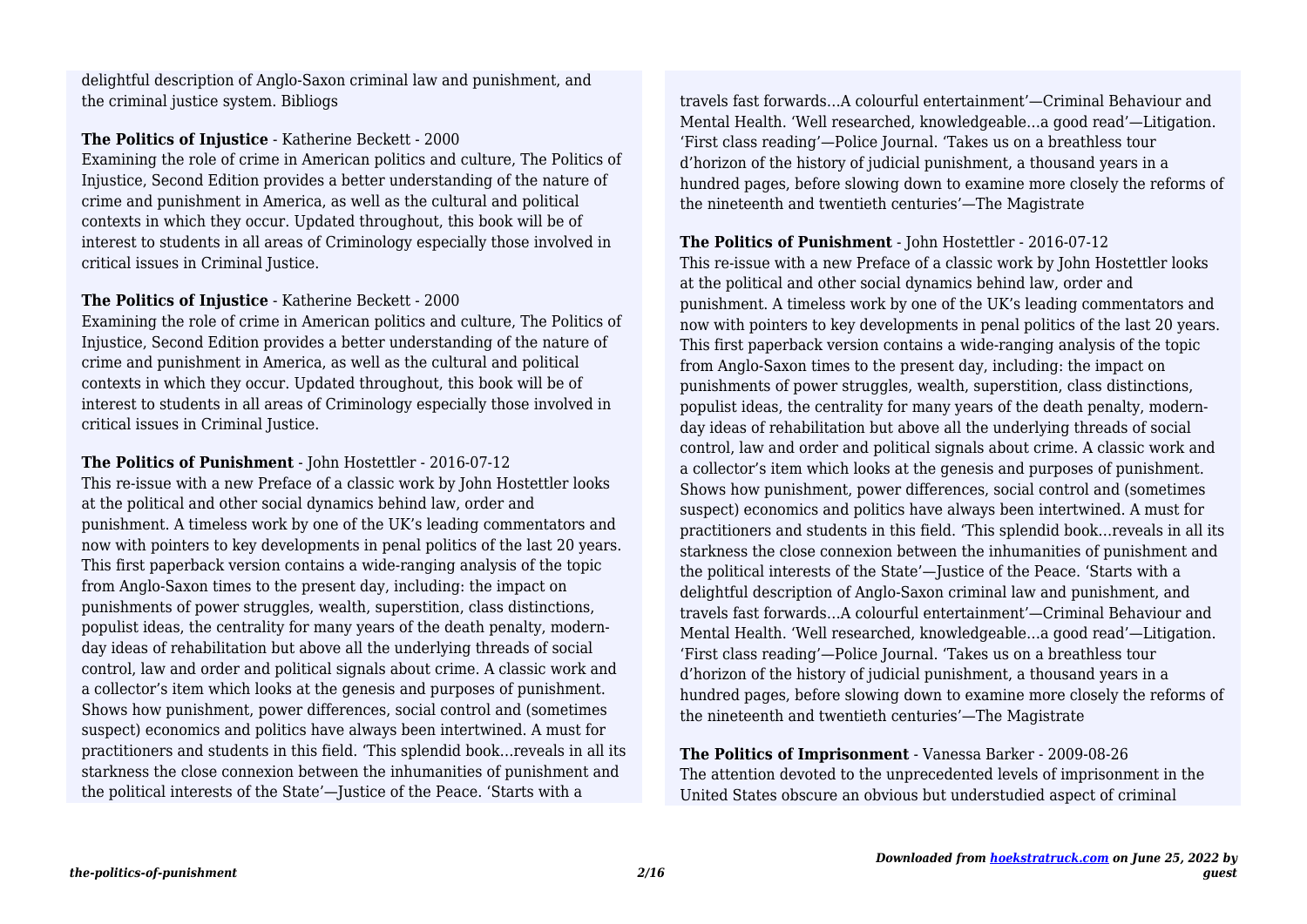individual states to administer their criminal justice systems, and the differences among them are vast. For example, while some states enforce mandatory minimum sentencing, some even implementing harsh and degrading practices, others rely on community sanctions. What accounts for these differences? The Politics of Imprisonment seeks to document and explain variation in American penal sanctioning, drawing out the larger lessons for America's overreliance on imprisonment. Grounding her study in a comparison of how California, Washington, and New York each developed distinctive penal regimes in the late 1960s and early 1970s--a critical period in the history of crime control policy and a time of unsettling social change-- Vanessa Barker concretely demonstrates that subtle but crucial differences in political institutions, democratic traditions, and social trust shape the way American states punish offenders. Barker argues that the apparent link between public participation, punitiveness, and harsh justice is not universal but dependent upon the varying institutional contexts and patterns of civic engagement within the U.S. and across liberal democracies. A bracing examination of the relationship between punishment and democracy, The Politics of Imprisonment not only suggests that increased public participation in the political process can support and sustain less coercive penal regimes, but also warns that it is precisely a lack of civic engagement that may underpin mass incarceration in the United **States** distinctive penal regimes in the late 1960s and early 1970s--a critical period

**The Politics of Imprisonment** - Vanessa Barker - 2009-08-26 The attention devoted to the unprecedented levels of imprisonment in the United States obscure an obvious but understudied aspect of criminal justice: there is no consistent punishment policy across the U.S. It is up to individual states to administer their criminal justice systems, and the differences among them are vast. For example, while some states enforce mandatory minimum sentencing, some even implementing harsh and degrading practices, others rely on community sanctions. What accounts for these differences? The Politics of Imprisonment seeks to document and explain variation in American penal sanctioning, drawing out the larger lessons for America's overreliance on imprisonment. Grounding her study in a comparison of how California, Washington, and New York each developed

in the history of crime control policy and a time of unsettling social change-- Vanessa Barker concretely demonstrates that subtle but crucial differences in political institutions, democratic traditions, and social trust shape the way American states punish offenders. Barker argues that the apparent link between public participation, punitiveness, and harsh justice is not universal but dependent upon the varying institutional contexts and patterns of civic engagement within the U.S. and across liberal democracies. A bracing examination of the relationship between punishment and democracy, The Politics of Imprisonment not only suggests that increased public participation in the political process can support and sustain less coercive penal regimes, but also warns that it is precisely a lack of civic engagement that may underpin mass incarceration in the United States.

**The Politics of Punishment** - Hugh S. Espey - 1978

**The Politics of Punishment** - Hugh S. Espey - 1978

#### **God's Law and Order** - Aaron Griffith - 2020-11-10

An incisive look at how evangelical Christians shaped—and were shaped by—the American criminal justice system. America incarcerates on a massive scale. Despite recent reforms, the United States locks up large numbers of people—disproportionately poor and nonwhite—for long periods and offers little opportunity for restoration. Aaron Griffith reveals a key component in the origins of American mass incarceration: evangelical Christianity. Evangelicals in the postwar era made crime concern a major religious issue and found new platforms for shaping public life through punitive politics. Religious leaders like Billy Graham and David Wilkerson mobilized fears of lawbreaking and concern for offenders to sharpen appeals for Christian conversion, setting the stage for evangelicals who began advocating tough-on-crime politics in the 1960s. Building on religious campaigns for public safety earlier in the twentieth century, some preachers and politicians pushed for "law and order," urging support for harsh sentences and expanded policing. Other evangelicals saw crime as a missionary opportunity, launching innovative ministries that reshaped the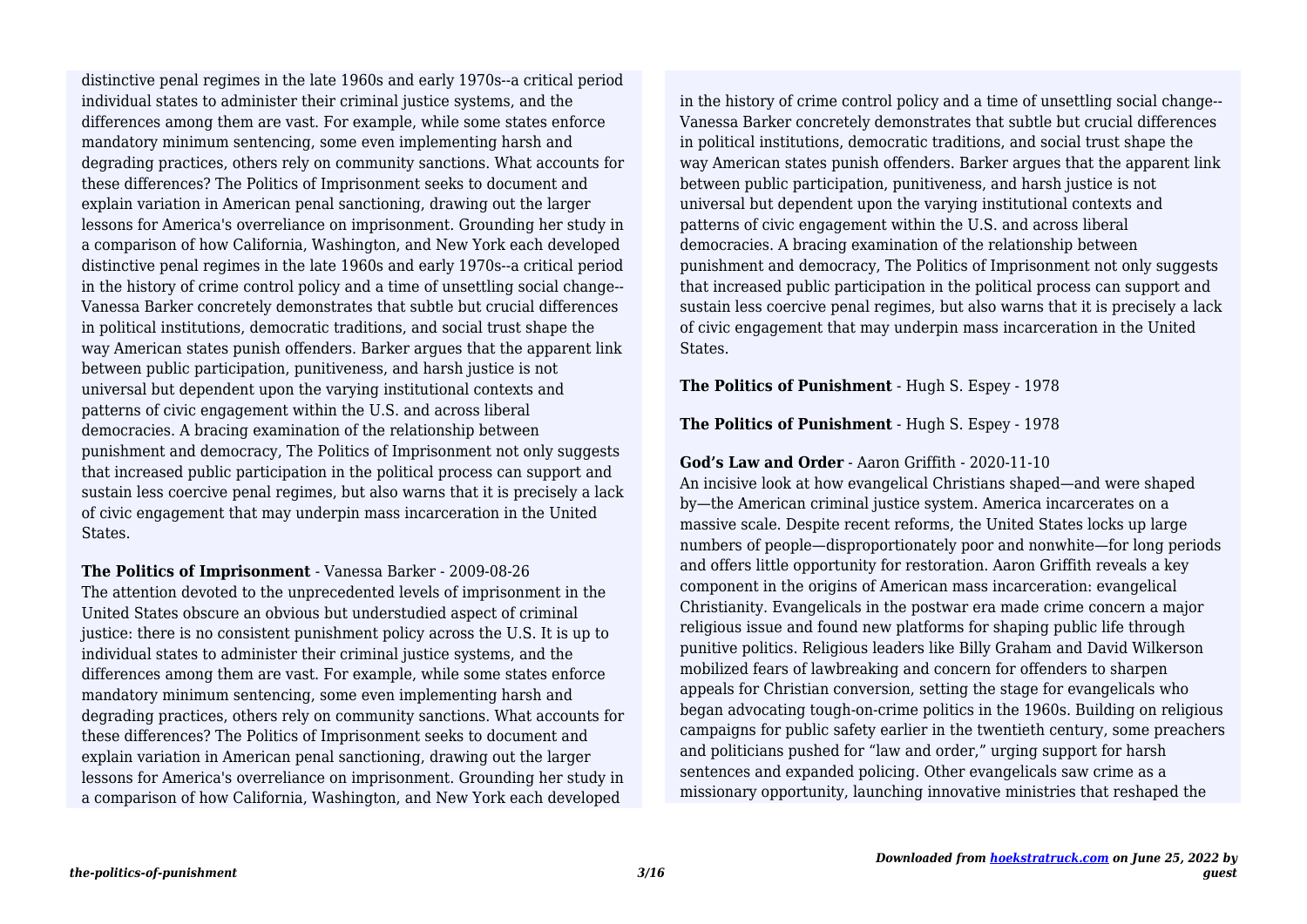instrumental in popularizing criminal justice reform, making it a central cause in the compassionate conservative movement. At every stage in their work, evangelicals framed their efforts as colorblind, which only masked racial inequality in incarceration and delayed real change. Today evangelicals play an ambiguous role in reform, pressing for reduced imprisonment while backing law-and-order politicians. God's Law and Order shows that we cannot understand the criminal justice system without accounting for evangelicalism's impact on its historical development.

#### **God's Law and Order** - Aaron Griffith - 2020-11-10

An incisive look at how evangelical Christians shaped—and were shaped by—the American criminal justice system. America incarcerates on a massive scale. Despite recent reforms, the United States locks up large numbers of people—disproportionately poor and nonwhite—for long periods and offers little opportunity for restoration. Aaron Griffith reveals a key component in the origins of American mass incarceration: evangelical Christianity. Evangelicals in the postwar era made crime concern a major religious issue and found new platforms for shaping public life through punitive politics. Religious leaders like Billy Graham and David Wilkerson mobilized fears of lawbreaking and concern for offenders to sharpen appeals for Christian conversion, setting the stage for evangelicals who began advocating tough-on-crime politics in the 1960s. Building on religious campaigns for public safety earlier in the twentieth century, some preachers and politicians pushed for "law and order," urging support for harsh sentences and expanded policing. Other evangelicals saw crime as a missionary opportunity, launching innovative ministries that reshaped the practice of religion in prisons. From the 1980s on, evangelicals were instrumental in popularizing criminal justice reform, making it a central cause in the compassionate conservative movement. At every stage in their work, evangelicals framed their efforts as colorblind, which only masked racial inequality in incarceration and delayed real change. Today evangelicals play an ambiguous role in reform, pressing for reduced imprisonment while backing law-and-order politicians. God's Law and Order shows that we cannot understand the criminal justice system without accounting for evangelicalism's impact on its historical development.

**Politics and Punishment** - Mark Thomas Carleton - 1984-08-01 One of the few studies of its kind, this political history of the Louisiana penal system from its origin to the near-present places heavy-emphasis on the development of penal policy and shows how the vicissitudes of the system have reflected the prevailing social, economic, and political views of the state as a whole. The author traces Louisiana's doleful history of convict leasing from 1844 to 1901 and provides a close look at the machinations of the notorious Major Samuel L. James, who controlled the state penal system for more than thirty brutal years. Professor Carleton analyzes the effects of the Huey Long regime and the heel-slashings of the 1950s which brought the penitentiary the label of "America's Worst Prison." Finally, he traces the slow, uphill battle of those interested in better treatment and preparatory rehabilitation for state prisoners. "At its worst," says Carleton, Louisiana's penal system "has been a barbaric and exploitative form of state slavery. . . . At best it has been a progressive correctional institution, administered by professional penologists with little or no interference from penal reactionaries or politicians." Politics and Punishment is a significant contribution to penal historiography and will no doubt serve as a model for similar studies in the field.

**Politics and Punishment** - Mark Thomas Carleton - 1984-08-01 One of the few studies of its kind, this political history of the Louisiana penal system from its origin to the near-present places heavy-emphasis on the development of penal policy and shows how the vicissitudes of the system have reflected the prevailing social, economic, and political views of the state as a whole. The author traces Louisiana's doleful history of convict leasing from 1844 to 1901 and provides a close look at the machinations of the notorious Major Samuel L. James, who controlled the state penal system for more than thirty brutal years. Professor Carleton analyzes the effects of the Huey Long regime and the heel-slashings of the 1950s which brought the penitentiary the label of "America's Worst Prison." Finally, he traces the slow, uphill battle of those interested in better treatment and preparatory rehabilitation for state prisoners. "At its worst," says Carleton, Louisiana's penal system "has been a barbaric and exploitative form of state slavery. . . . At best it has been a progressive correctional institution, administered by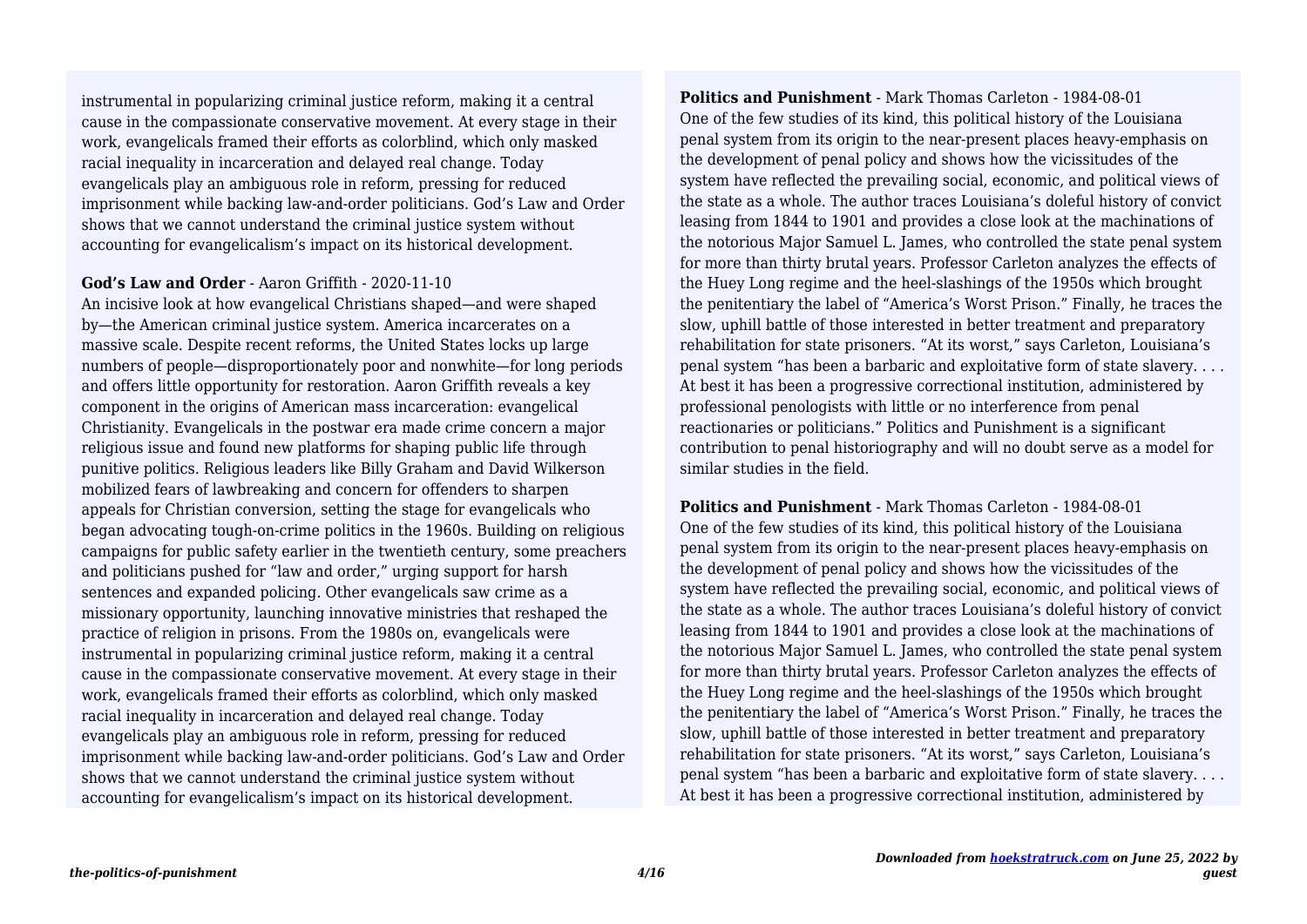reactionaries or politicians." Politics and Punishment is a significant contribution to penal historiography and will no doubt serve as a model for similar studies in the field.

# **The New Politics of Crime and Punishment** - Roger Matthews - 2013-01-11

This book provides an overview of recent government initiatives in the field of crime and punishment, reviewing both the policies themselves, the perceived problems and issues they seek to address, and the broader social and political context in which this is taking place. The underlying theme of the book is that a qualitative change has taken place in the politics of crime control in the UK since the early 1990s. Although crime has stabilised, imprisonment rates continue to climb, there is a new mood of punitiveness, and crime has become a central policy issue for the government, no longer just a technical matter of law enforcement. At the same time the politics of crime control have taken on a pronounced gender, race and age preoccupation. This book will be essential reading for anybody seeking an understanding of why crime and criminal justice policy have risen to the top of the political agenda.

# **The New Politics of Crime and Punishment** - Roger Matthews - 2013-01-11

This book provides an overview of recent government initiatives in the field of crime and punishment, reviewing both the policies themselves, the perceived problems and issues they seek to address, and the broader social and political context in which this is taking place. The underlying theme of the book is that a qualitative change has taken place in the politics of crime control in the UK since the early 1990s. Although crime has stabilised, imprisonment rates continue to climb, there is a new mood of punitiveness, and crime has become a central policy issue for the government, no longer just a technical matter of law enforcement. At the same time the politics of crime control have taken on a pronounced gender, race and age preoccupation. This book will be essential reading for anybody seeking an understanding of why crime and criminal justice policy have risen to the top of the political agenda.

**Punishment and Politics** - Michael Tonry - 2012-12-06 Labour has embarked upon a root and branch remaking of the criminal justice system in England and Wales, with a mass of new legislation implemented or planned. It has ensured a continuously high profile for criminal justice issues, and they have been at the centre of wider political discourse. Yet the basis and evidence on which these reforms are being introduced is both uncertain and highly controversial. Despite spending tens of millions of pounds of research into the criminal justice system in the name of evidence-based policy, evidence has counted only in relation to lowlevel technocratic issues. On the big issues the clear weight of evidence points in opposite directions to those which the government has taken. The primary drivers of recent policies have rather been the emulation of recent USA policies (at a time when these are now being abandoned in the USA because they have been shown to be ineffective); and a media-driven agenda with a focus on conspicuous crime prevention which have had the effect of heightening rather than assuaging public fears and concerns. This provocative yet authoritative book seeks to expose and to unravel what has really driven the making of criminal justice policy in the UK. It will be essential reading for anybody interested in knowing what is going on in criminal justice, and why it is so central to political debate more generally.

# **Punishment and Politics** - Michael Tonry - 2012-12-06

Labour has embarked upon a root and branch remaking of the criminal justice system in England and Wales, with a mass of new legislation implemented or planned. It has ensured a continuously high profile for criminal justice issues, and they have been at the centre of wider political discourse. Yet the basis and evidence on which these reforms are being introduced is both uncertain and highly controversial. Despite spending tens of millions of pounds of research into the criminal justice system in the name of evidence-based policy, evidence has counted only in relation to lowlevel technocratic issues. On the big issues the clear weight of evidence points in opposite directions to those which the government has taken. The primary drivers of recent policies have rather been the emulation of recent USA policies (at a time when these are now being abandoned in the USA because they have been shown to be ineffective); and a media-driven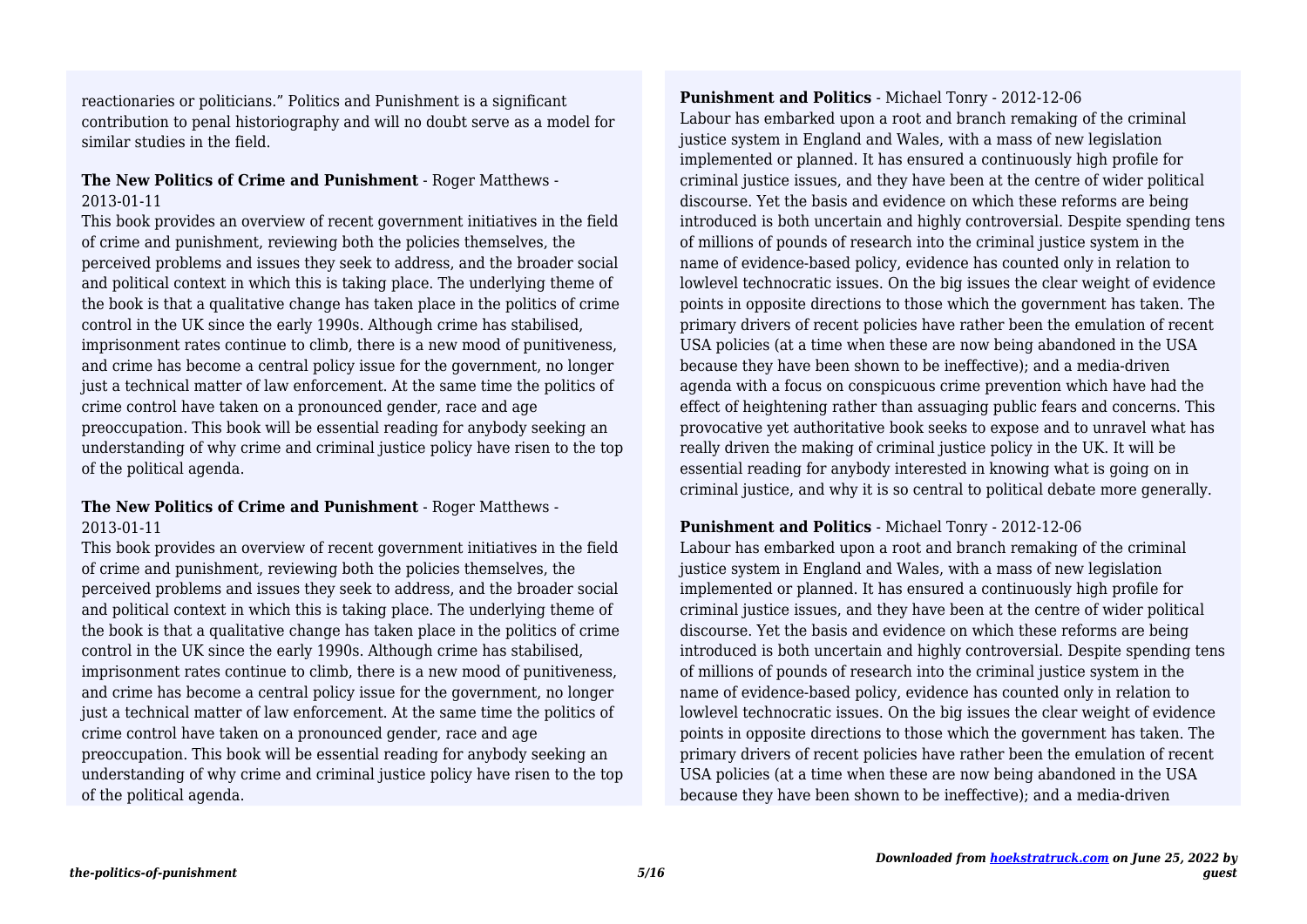effect of heightening rather than assuaging public fears and concerns. This provocative yet authoritative book seeks to expose and to unravel what has really driven the making of criminal justice policy in the UK. It will be essential reading for anybody interested in knowing what is going on in criminal justice, and why it is so central to political debate more generally. problem of punishment is a central issue for any coherent theory of the

**Punishment and Political Order** - Keally McBride - 2009-12-22 Most of us think of punishment as an ugly display of power. But punishment also tells us something about the ideals and aspirations of a people and their government. How a state punishes reveals whether or not it is confident in its own legitimacy and sovereignty. Punishment and Political Order examines the questions raised by the state' s exercise of punitive power from what it is about human psychology that desires sanction and order to how the state can administer pain while calling for justice. Keally McBride's book demonstrates punishment's place at the core of political administration and the stated ideals of the polity. "From start to finish this is a terrific, engaging book. McBride offers a fascinating perspective on punishment, calling attention to its utility in understanding political regimes and their ideals. She succeeds in reminding us of the centrality of punishment in political theory and, at the same time, in providing a framework for understanding contemporary events. I know of no other book that does as much to make the subject of punishment so compelling." — Austin Sarat, Amherst College "Punishment and Political Order will be welcome reading for anyone interested in understanding law in society, punishment and political spectacle, or governing through crime control. This is a clear, accessible, and persuasive examination of punishment— as rhetoric and reality. Arguing that punishment is a complex product of the social contract, this book demonstrates the ways in which understanding the symbolic power and violence of the law provides analytical tools for examining the ideological function of prison labor today, as well as the crosscutting and contingent connections between language and identity, legitimation and violence, sovereignty and agency more generally." — Bill Lyons, Director, Center for Conflict Management, University of Akron "Philosophical explorations of punishment have often stopped with a theory of responsibility. McBride's book moves well beyond this. It shows that the

state, and thus that punishment is at the heart of political theory. This is a stunning achievement." — Malcolm M. Feeley, University of California at Berkeley Keally McBride is Assistant Professor of Politics at the University of San Francisco.

**Punishment and Political Order** - Keally McBride - 2009-12-22 Most of us think of punishment as an ugly display of power. But punishment also tells us something about the ideals and aspirations of a people and their government. How a state punishes reveals whether or not it is confident in its own legitimacy and sovereignty. Punishment and Political Order examines the questions raised by the state' s exercise of punitive power from what it is about human psychology that desires sanction and order to how the state can administer pain while calling for justice. Keally McBride's book demonstrates punishment's place at the core of political administration and the stated ideals of the polity. "From start to finish this is a terrific, engaging book. McBride offers a fascinating perspective on punishment, calling attention to its utility in understanding political regimes and their ideals. She succeeds in reminding us of the centrality of punishment in political theory and, at the same time, in providing a framework for understanding contemporary events. I know of no other book that does as much to make the subject of punishment so compelling." — Austin Sarat, Amherst College "Punishment and Political Order will be welcome reading for anyone interested in understanding law in society, punishment and political spectacle, or governing through crime control. This is a clear, accessible, and persuasive examination of punishment— as rhetoric and reality. Arguing that punishment is a complex product of the social contract, this book demonstrates the ways in which understanding the symbolic power and violence of the law provides analytical tools for examining the ideological function of prison labor today, as well as the crosscutting and contingent connections between language and identity, legitimation and violence, sovereignty and agency more generally." — Bill Lyons, Director, Center for Conflict Management, University of Akron "Philosophical explorations of punishment have often stopped with a theory of responsibility. McBride's book moves well beyond this. It shows that the problem of punishment is a central issue for any coherent theory of the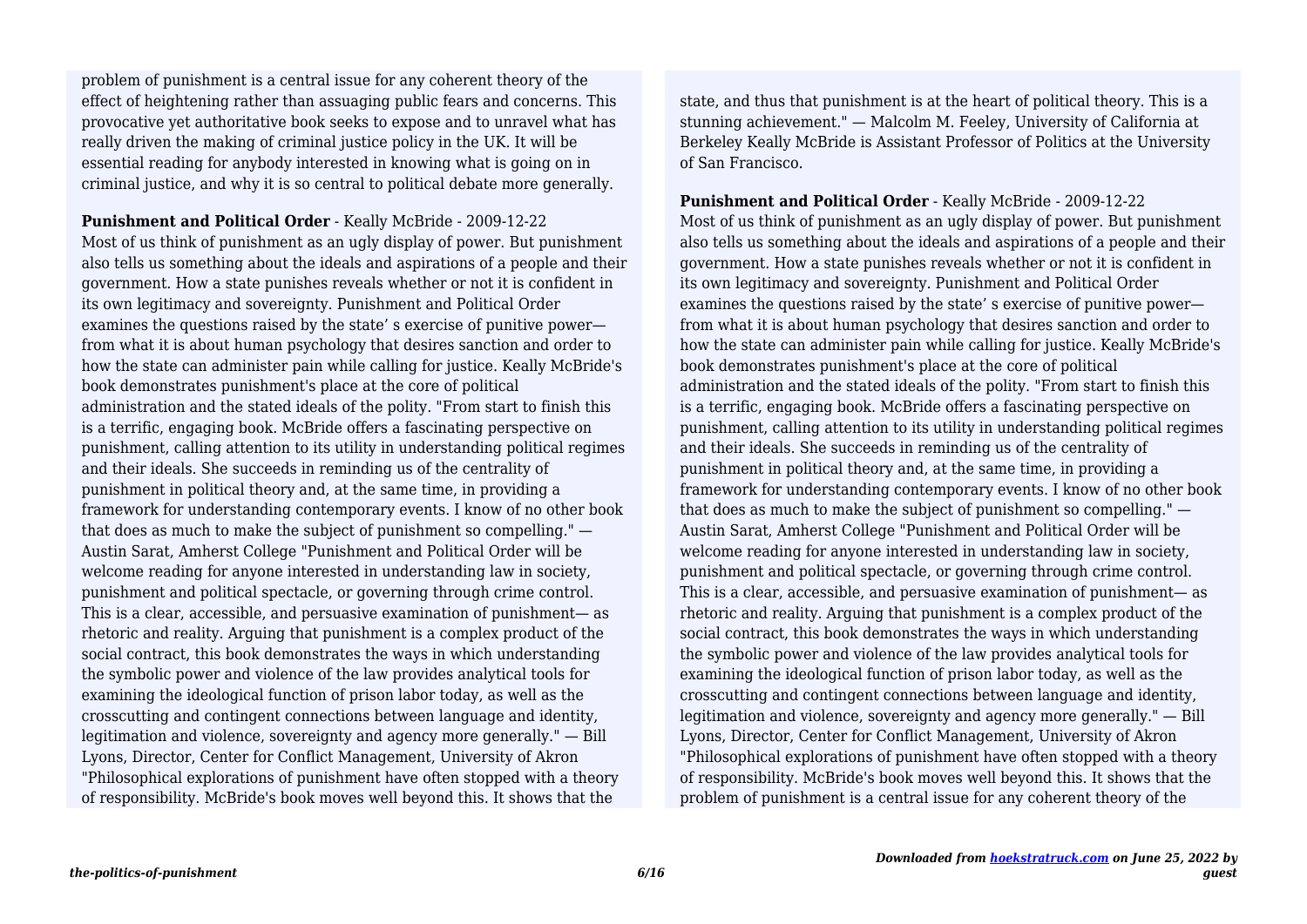stunning achievement." — Malcolm M. Feeley, University of California at Berkeley Keally McBride is Assistant Professor of Politics at the University of San Francisco. processes behind the transformation in American criminal justice. In

**Black Silent Majority** - Michael Javen Fortner - 2015-09-07 Aggressive policing and draconian sentencing have disproportionately imprisoned millions of African Americans for drug-related offenses. Michael Javen Fortner shows that in the 1970s these punitive policies toward addicts and pushers enjoyed the support of many working-class and middle-class blacks, angry about the chaos in their own neighborhoods.

#### **Black Silent Majority** - Michael Javen Fortner - 2015-09-07

Aggressive policing and draconian sentencing have disproportionately imprisoned millions of African Americans for drug-related offenses. Michael Javen Fortner shows that in the 1970s these punitive policies toward addicts and pushers enjoyed the support of many working-class and middle-class blacks, angry about the chaos in their own neighborhoods.

#### **Frontlash: Race and the Politics of Punishment** - Vesla Mae Weaver - 2007

In the span of three decades, the U.S. has multiplied its prison population by a factor of six. The aim of my dissertation is to understand the political processes behind the transformation in American criminal justice. In analyzing this question from multiple vantage points---policy history, public opinion, media, and policy feedback---I offer a revisionist explanation for why crime policies became more punitive, showing how reaction to the success of the Civil Rights Movement became embedded in a separate policy process. The punitive policy intervention was not merely an exercise in crime fighting; it both responded to and moved the agenda on racial equality.

# **Frontlash: Race and the Politics of Punishment** - Vesla Mae Weaver - 2007

In the span of three decades, the U.S. has multiplied its prison population by a factor of six. The aim of my dissertation is to understand the political analyzing this question from multiple vantage points---policy history, public opinion, media, and policy feedback---I offer a revisionist explanation for why crime policies became more punitive, showing how reaction to the success of the Civil Rights Movement became embedded in a separate policy process. The punitive policy intervention was not merely an exercise in crime fighting; it both responded to and moved the agenda on racial equality.

# **The Politics of Punishment** - Bruce F. Adams - 2019-09-15

Bruce F. Adams examines how Russia's Main Prison Administration was created, the number of prisoners it managed in what types of prisons, and what it accomplished. While providing a thorough account of prison management at a crucial time in Russia's history, Adams explores broader discussions of reform within Russia's government and society, especially after the Revolution of 1905, when arguments on such topics as parole and probation boiled in the arena of raucous public debate.

#### **The Politics of Punishment** - Bruce F. Adams - 2019-09-15

Bruce F. Adams examines how Russia's Main Prison Administration was created, the number of prisoners it managed in what types of prisons, and what it accomplished. While providing a thorough account of prison management at a crucial time in Russia's history, Adams explores broader discussions of reform within Russia's government and society, especially after the Revolution of 1905, when arguments on such topics as parole and probation boiled in the arena of raucous public debate.

# **Re-Thinking the Political Economy of Punishment** - Alessandro De Giorgi - 2017-03-02

The political economy of punishment suggests that the evolution of punitive systems should be connected to the transformations of capitalist economies: in this respect, each 'mode of production' knows its peculiar 'modes of punishment'. However, global processes of transformation have revolutionized industrial capitalism since the early 1970s, thus configuring a post-Fordist system of production. In this book, the author investigates the emergence of a new flexible labour force in contemporary Western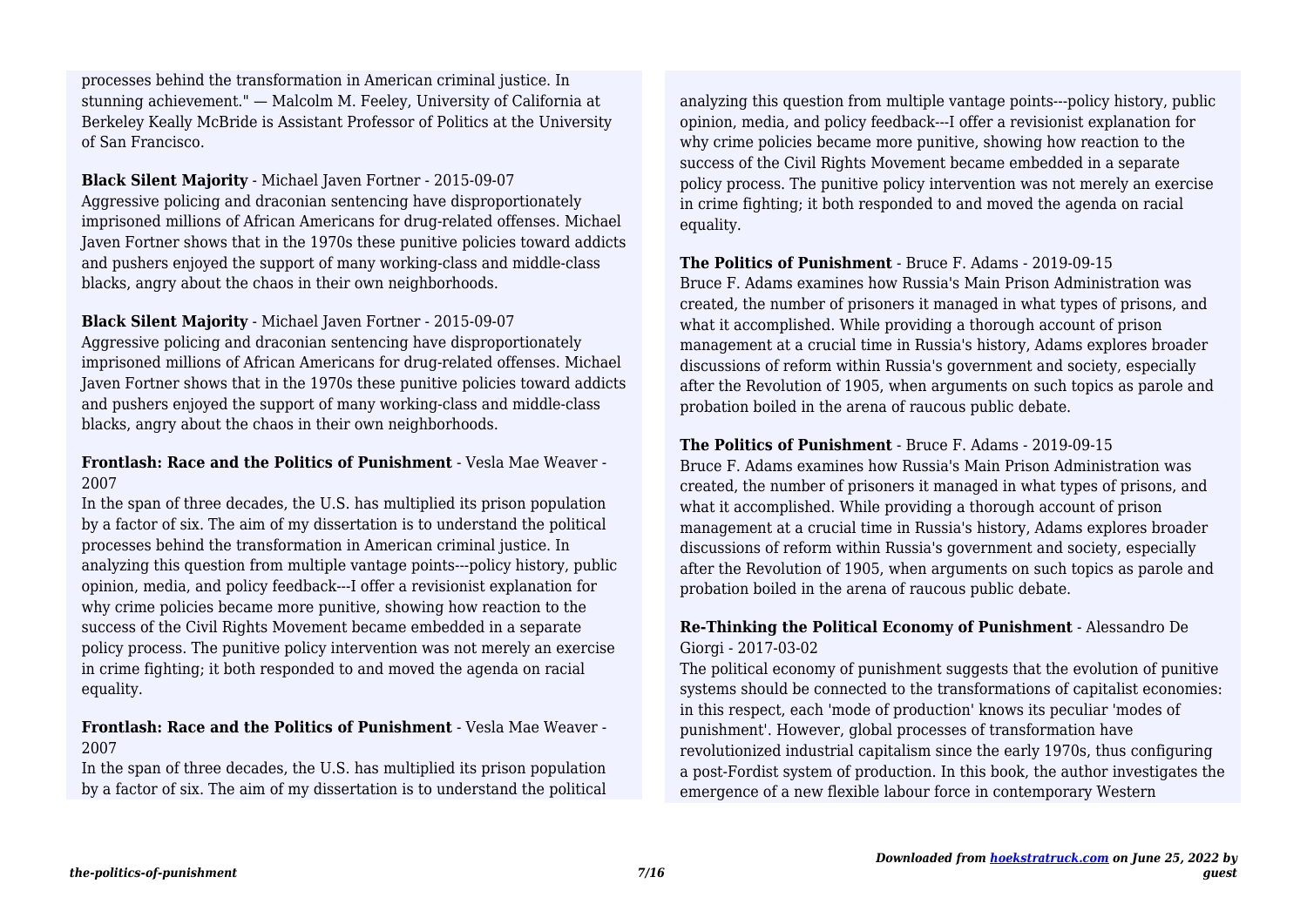## **by Erik Olin Wright. With Contributions by Robert Barber [And**

control this labour force, with far-reaching effects on the role of the prison and punitive strategies in general.

# **Re-Thinking the Political Economy of Punishment** - Alessandro De Giorgi - 2017-03-02

The political economy of punishment suggests that the evolution of punitive systems should be connected to the transformations of capitalist economies: in this respect, each 'mode of production' knows its peculiar 'modes of punishment'. However, global processes of transformation have revolutionized industrial capitalism since the early 1970s, thus configuring a post-Fordist system of production. In this book, the author investigates the emergence of a new flexible labour force in contemporary Western societies. Current penal politics can be seen as part of a broader project to control this labour force, with far-reaching effects on the role of the prison and punitive strategies in general.

**Black Silent Majority** - Michael Javen Fortner - 2015-09-07 Aggressive policing and draconian sentencing have disproportionately imprisoned millions of African Americans for drug-related offenses. Michael Javen Fortner shows that in the 1970s these punitive policies toward addicts and pushers enjoyed the support of many working-class and middle-class blacks, angry about the chaos in their own neighborhoods.

# **Black Silent Majority** - Michael Javen Fortner - 2015-09-07

Aggressive policing and draconian sentencing have disproportionately imprisoned millions of African Americans for drug-related offenses. Michael Javen Fortner shows that in the 1970s these punitive policies toward addicts and pushers enjoyed the support of many working-class and middle-class blacks, angry about the chaos in their own neighborhoods.

# **The Politics of Punishment; a Critical Analysis of Prisons in America, by Erik Olin Wright. With Contributions by Robert Barber [And Others].** - Erik Olin Wright - 1973

**The Politics of Punishment; a Critical Analysis of Prisons in America,**

**Others].** - Erik Olin Wright - 1973

# **The Toughest Beat** - Joshua Page - 2013-02-01

In America today, one in every hundred adults is behind bars. As our prison population has exploded, 'law and order' interest groups have also grown - in numbers and political clout. In The Toughest Beat, Joshua Page argues in crisp, vivid prose that the Golden State's prison boom fueled the rise of one of the most politically potent and feared interest groups in the nation: the California Correctional Peace Officers Association (CCPOA). As it made great strides for its members, the prison officers' union also fundamentally altered the composition and orientation of the penal field. The Toughest Beat is essential reading for anyone concerned with contemporary crime and punishment, interest group politics, and public sector labor unions.

# **The Toughest Beat** - Joshua Page - 2013-02-01

In America today, one in every hundred adults is behind bars. As our prison population has exploded, 'law and order' interest groups have also grown - in numbers and political clout. In The Toughest Beat, Joshua Page argues in crisp, vivid prose that the Golden State's prison boom fueled the rise of one of the most politically potent and feared interest groups in the nation: the California Correctional Peace Officers Association (CCPOA). As it made great strides for its members, the prison officers' union also fundamentally altered the composition and orientation of the penal field. The Toughest Beat is essential reading for anyone concerned with contemporary crime and punishment, interest group politics, and public sector labor unions.

# **God's Law and Order** - Aaron Griffith - 2020-11-10

An incisive look at how evangelical Christians shaped—and were shaped by—the American criminal justice system. America incarcerates on a massive scale. Despite recent reforms, the United States locks up large numbers of people—disproportionately poor and nonwhite—for long periods and offers little opportunity for restoration. Aaron Griffith reveals a key component in the origins of American mass incarceration: evangelical Christianity. Evangelicals in the postwar era made crime concern a major religious issue and found new platforms for shaping public life through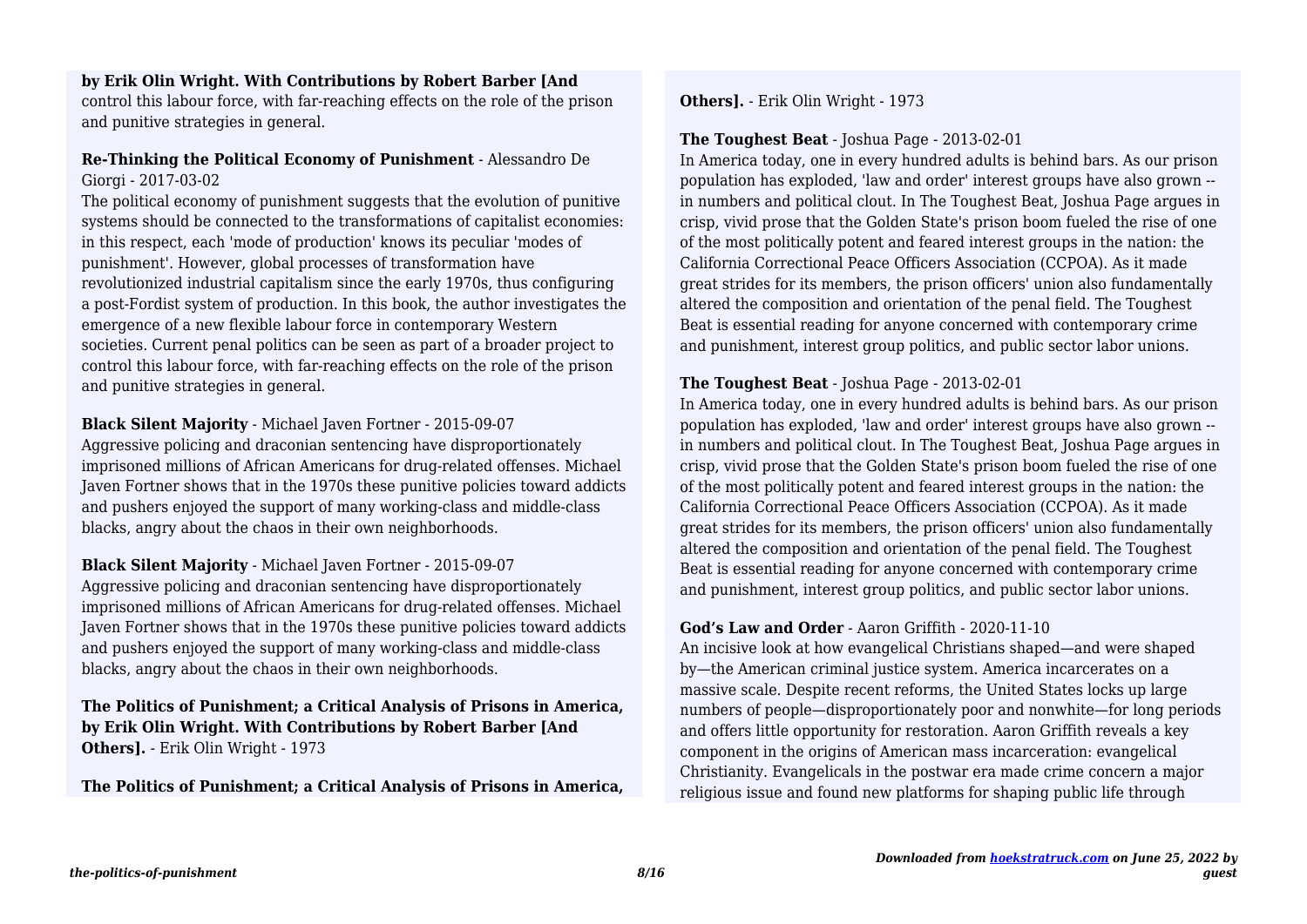mobilized fears of lawbreaking and concern for offenders to sharpen appeals for Christian conversion, setting the stage for evangelicals who began advocating tough-on-crime politics in the 1960s. Building on religious campaigns for public safety earlier in the twentieth century, some preachers and politicians pushed for "law and order," urging support for harsh sentences and expanded policing. Other evangelicals saw crime as a missionary opportunity, launching innovative ministries that reshaped the practice of religion in prisons. From the 1980s on, evangelicals were instrumental in popularizing criminal justice reform, making it a central cause in the compassionate conservative movement. At every stage in their work, evangelicals framed their efforts as colorblind, which only masked racial inequality in incarceration and delayed real change. Today evangelicals play an ambiguous role in reform, pressing for reduced imprisonment while backing law-and-order politicians. God's Law and Order shows that we cannot understand the criminal justice system without accounting for evangelicalism's impact on its historical development. instrumental in popularizing criminal justice reform, making it a central

# **God's Law and Order** - Aaron Griffith - 2020-11-10

An incisive look at how evangelical Christians shaped—and were shaped by—the American criminal justice system. America incarcerates on a massive scale. Despite recent reforms, the United States locks up large numbers of people—disproportionately poor and nonwhite—for long periods and offers little opportunity for restoration. Aaron Griffith reveals a key component in the origins of American mass incarceration: evangelical Christianity. Evangelicals in the postwar era made crime concern a major religious issue and found new platforms for shaping public life through punitive politics. Religious leaders like Billy Graham and David Wilkerson mobilized fears of lawbreaking and concern for offenders to sharpen appeals for Christian conversion, setting the stage for evangelicals who began advocating tough-on-crime politics in the 1960s. Building on religious campaigns for public safety earlier in the twentieth century, some preachers and politicians pushed for "law and order," urging support for harsh sentences and expanded policing. Other evangelicals saw crime as a missionary opportunity, launching innovative ministries that reshaped the practice of religion in prisons. From the 1980s on, evangelicals were

cause in the compassionate conservative movement. At every stage in their work, evangelicals framed their efforts as colorblind, which only masked racial inequality in incarceration and delayed real change. Today evangelicals play an ambiguous role in reform, pressing for reduced imprisonment while backing law-and-order politicians. God's Law and Order shows that we cannot understand the criminal justice system without accounting for evangelicalism's impact on its historical development.

#### **Resisting the Politics of Punishment** - Kyle Jonathan Daniel Mulrooney - 2017

**Resisting the Politics of Punishment** - Kyle Jonathan Daniel Mulrooney - 2017

#### **The Political Economy of Punishment Today** - Dario Melossi - 2017-11-03

Over the last fifteen years, the analytical field of punishment and society has witnessed an increase of research developing the connection between economic processes and the evolution of penality from different standpoints, focusing particularly on the increase of rates of incarceration in relation to the transformations of neoliberal capitalism. Bringing together leading researchers from diverse geographical contexts, this book reframes the theoretical field of the political economy of punishment, analysing penality within the current economic situation and connecting contemporary penal changes with political and cultural processes. It challenges the traditional and common sense understanding of imprisonment as 'exclusion' and posits a more promising concept of imprisonment as a 'differential' or 'subordinate' form of 'inclusion'. This groundbreaking book will be a key text for scholars who are working in the field of punishment and society as well as reaching a broader audience within law, sociology, economics, criminology and criminal justice studies.

#### **The Political Economy of Punishment Today** - Dario Melossi - 2017-11-03

Over the last fifteen years, the analytical field of punishment and society has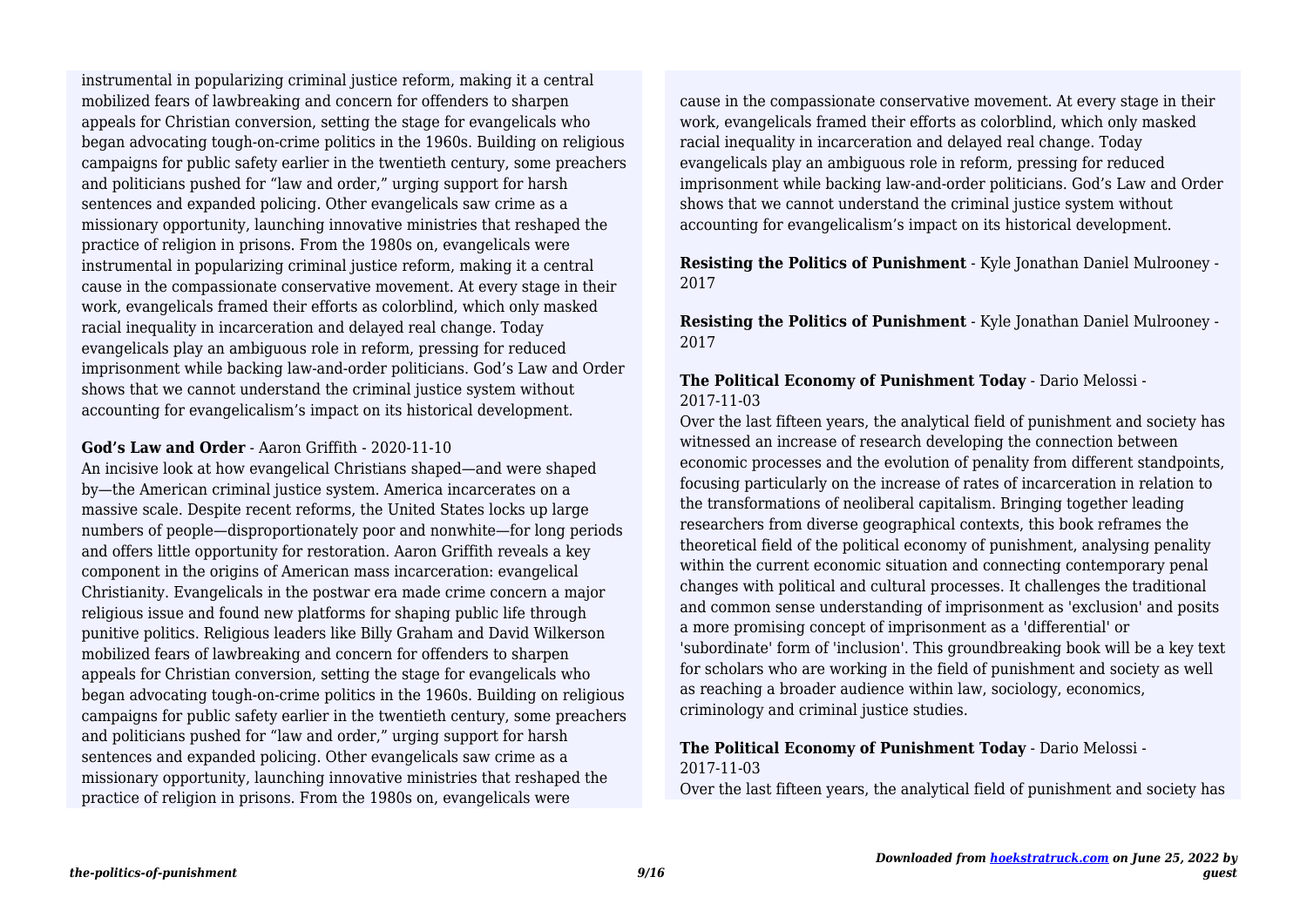economic processes and the evolution of penality from different standpoints, focusing particularly on the increase of rates of incarceration in relation to the transformations of neoliberal capitalism. Bringing together leading researchers from diverse geographical contexts, this book reframes the theoretical field of the political economy of punishment, analysing penality within the current economic situation and connecting contemporary penal changes with political and cultural processes. It challenges the traditional and common sense understanding of imprisonment as 'exclusion' and posits a more promising concept of imprisonment as a 'differential' or 'subordinate' form of 'inclusion'. This groundbreaking book will be a key text for scholars who are working in the field of punishment and society as well as reaching a broader audience within law, sociology, economics, criminology and criminal justice studies. campus" that would have dramatically expanded the local criminal justice

**The Politics of Punishment: the Death of Prison Reform in Italy** - Massimo Pavarini - 2001

**The Politics of Punishment: the Death of Prison Reform in Italy** - Massimo Pavarini - 2001

**Progressive Punishment** - Judah Schept - 2015-12-04 The growth of mass incarceration in the United States eludes neat categorization as a product of the political Right. Liberals played important roles in both laying the foundation for and then participating in the conservative tough on crime movement that is largely credited with the rise of the prison state. But what of those politicians and activists on the Left who reject punitive politics in favor of rehabilitation and a stronger welfare state? Can progressive policies such as these, with their benevolent intentions, nevertheless contribute to the expansion of mass incarceration? In Progressive Punishment, Judah Schept offers an ethnographic examination into the politics of incarceration in Bloomington, Indiana in order to consider the ways that liberal discourses about therapeutic justice and rehabilitation can uphold the logics, practices and institutions that comprise the carceral state. Schept examines how political leaders on the Left, despite being critical of mass incarceration, advocated for a "justice

system. At the root of this proposal, Schept argues, is a confluence of neoliberal-style changes in the community that naturalized prison expansion as political common sense among leaders negotiating crises of deindustrialization, urban decline, and the devolution of social welfare. In spite of the momentum that the proposal gained, Schept uncovers resistance among community organizers, who developed important strategies and discourses to challenge the justice campus, disrupt some of the logics that provided it legitimacy, and offer new possibilities for a noncarceral community. A well-researched and well-narrated study, Progressive Punishment offers a novel perspective on the relationship between liberal politics, neoliberalism, and mass incarceration.

#### **Progressive Punishment** - Judah Schept - 2015-12-04

The growth of mass incarceration in the United States eludes neat categorization as a product of the political Right. Liberals played important roles in both laying the foundation for and then participating in the conservative tough on crime movement that is largely credited with the rise of the prison state. But what of those politicians and activists on the Left who reject punitive politics in favor of rehabilitation and a stronger welfare state? Can progressive policies such as these, with their benevolent intentions, nevertheless contribute to the expansion of mass incarceration? In Progressive Punishment, Judah Schept offers an ethnographic examination into the politics of incarceration in Bloomington, Indiana in order to consider the ways that liberal discourses about therapeutic justice and rehabilitation can uphold the logics, practices and institutions that comprise the carceral state. Schept examines how political leaders on the Left, despite being critical of mass incarceration, advocated for a "justice campus" that would have dramatically expanded the local criminal justice system. At the root of this proposal, Schept argues, is a confluence of neoliberal-style changes in the community that naturalized prison expansion as political common sense among leaders negotiating crises of deindustrialization, urban decline, and the devolution of social welfare. In spite of the momentum that the proposal gained, Schept uncovers resistance among community organizers, who developed important strategies and discourses to challenge the justice campus, disrupt some of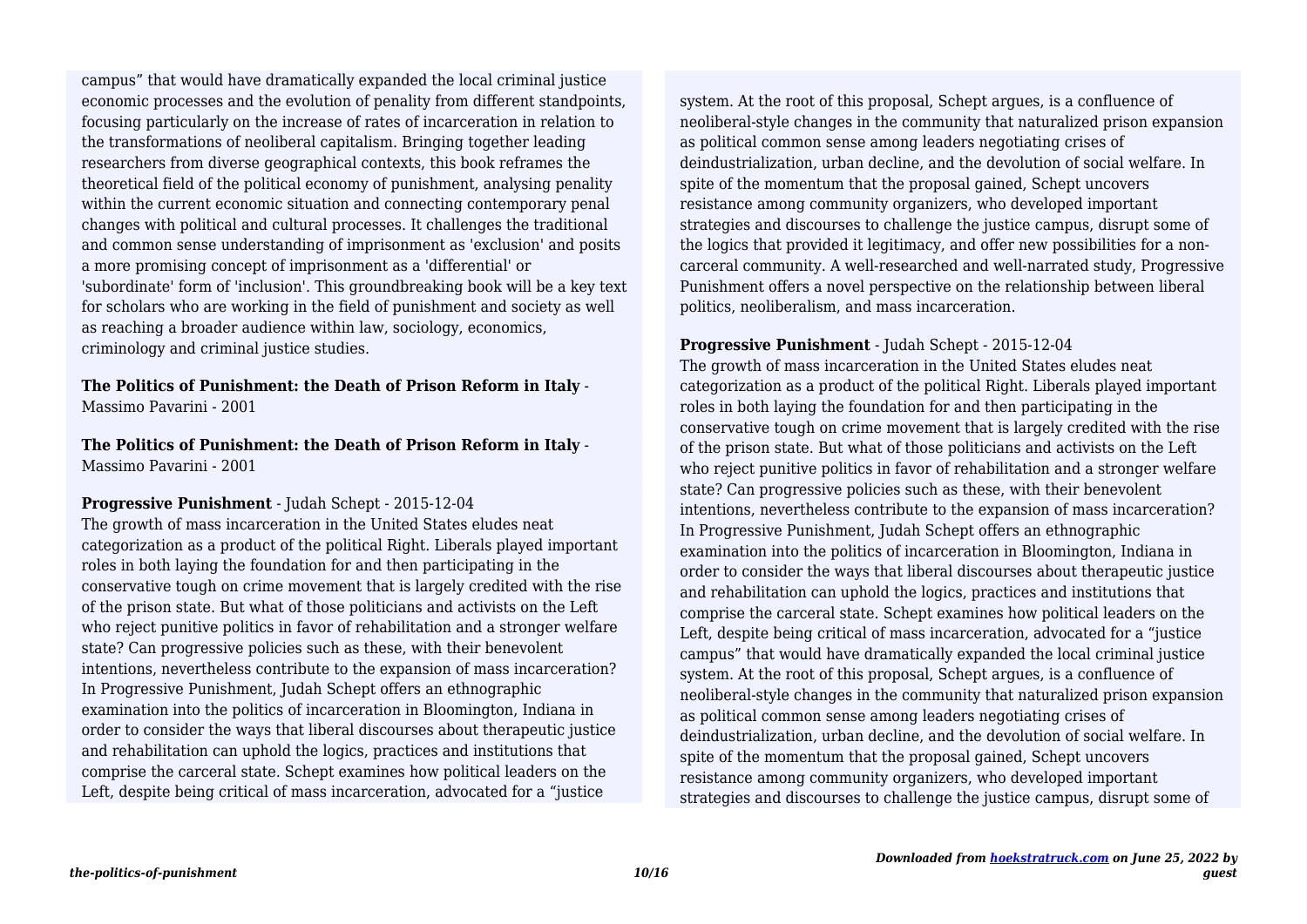carceral community. A well-researched and well-narrated study, Progressive Punishment offers a novel perspective on the relationship between liberal politics, neoliberalism, and mass incarceration. institutional explanations, but Tsai argues that, to better understand these

# **The Politics of Punishment : the Death Penalty in Canada, 1867-1976** - Carolyn Strange - 1992

**The Politics of Punishment : the Death Penalty in Canada, 1867-1976** - Carolyn Strange - 1992

**The Politics of Punishment** - Bruce A. Adams - 2019-09

**The Politics of Punishment** - Bruce A. Adams - 2019-09

#### **When People Want Punishment** - Lily L. Tsai - 2021-08-12

Against the backdrop of rising populism around the world and democratic backsliding in countries with robust, multiparty elections, this book asks why ordinary people favor authoritarian leaders. Much of the existing scholarship on illiberal regimes and authoritarian durability focuses on institutional explanations, but Tsai argues that, to better understand these issues, we need to examine public opinion and citizens' concerns about retributive justice. Government authorities uphold retributive justice - and are viewed by citizens as fair and committed to public good - when they affirm society's basic values by punishing wrongdoers who act against these values. Tsai argues that the production of retributive justice and moral order is a central function of the state and an important component of state building. Drawing on rich empirical evidence from in-depth fieldwork, original surveys, and innovative experiments, the book provides a new framework for understanding authoritarian resilience and democratic fragility.

**When People Want Punishment** - Lily L. Tsai - 2021-08-12 Against the backdrop of rising populism around the world and democratic backsliding in countries with robust, multiparty elections, this book asks why ordinary people favor authoritarian leaders. Much of the existing scholarship on illiberal regimes and authoritarian durability focuses on

issues, we need to examine public opinion and citizens' concerns about retributive justice. Government authorities uphold retributive justice - and are viewed by citizens as fair and committed to public good - when they affirm society's basic values by punishing wrongdoers who act against these values. Tsai argues that the production of retributive justice and moral order is a central function of the state and an important component of state building. Drawing on rich empirical evidence from in-depth fieldwork, original surveys, and innovative experiments, the book provides a new framework for understanding authoritarian resilience and democratic fragility.

#### **The Politics of Redress** - Willem de Haan - 1990

The issue of punishment is central to criminology. In this study the author reassesses the significant arguments involved. It ranges from a comparative analysis of penal policies in various countries to philosophical debates about whether punishment is compatible with a just social order.

#### **The Politics of Redress** - Willem de Haan - 1990

The issue of punishment is central to criminology. In this study the author reassesses the significant arguments involved. It ranges from a comparative analysis of penal policies in various countries to philosophical debates about whether punishment is compatible with a just social order.

# **The Modern Prison Paradox** - Amy E. Lerman - 2013-08-19

Amy E. Lerman examines the shift from rehabilitation to punitivism that has taken place in the politics and practice of American corrections.

**The Modern Prison Paradox** - Amy E. Lerman - 2013-08-19 Amy E. Lerman examines the shift from rehabilitation to punitivism that has taken place in the politics and practice of American corrections.

**Prisoners of Politics** - Rachel Elise Barkow - 2019-03-04 America's criminal justice system reflects irrational fears stoked by politicians seeking to win election. Pointing to specific policies that are morally problematic and have failed to end the cycle of recidivism, Rachel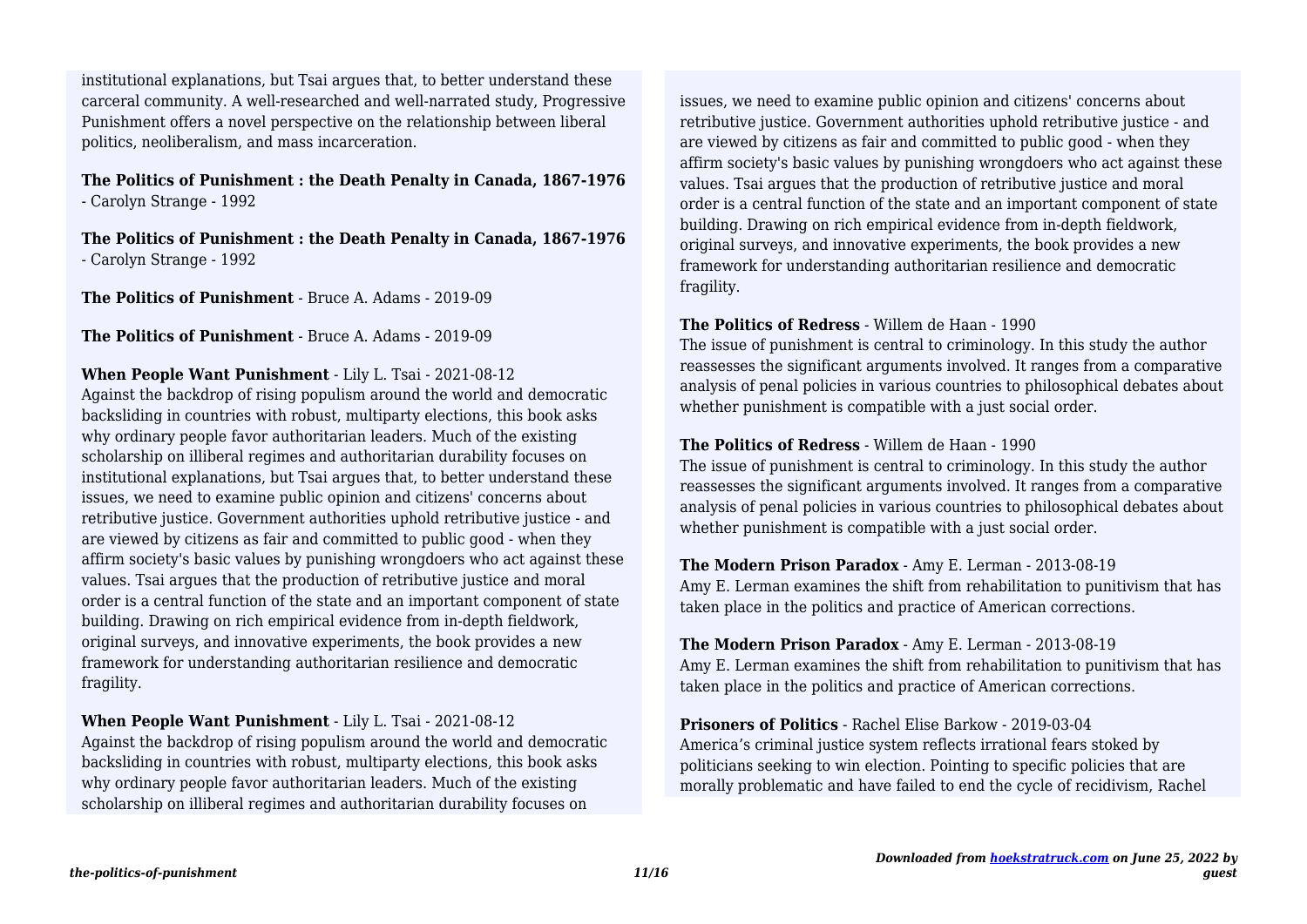will reduce crime and reverse mass incarceration. Africa. Having undergone a dramatic transition from authoritarianism to

**Prisoners of Politics** - Rachel Elise Barkow - 2019-03-04 America's criminal justice system reflects irrational fears stoked by politicians seeking to win election. Pointing to specific policies that are morally problematic and have failed to end the cycle of recidivism, Rachel Barkow argues that reform guided by evidence, not politics and emotions, will reduce crime and reverse mass incarceration.

#### **Cheap on Crime** - Hadar Aviram - 2015-02-06

After forty years of increasing prison construction and incarceration rates, winds of change are blowing through the American correctional system. The 2008 financial crisis demonstrated the unsustainability of the incarceration project, thereby empowering policy makers to reform punishment through fiscal prudence and austerity. In Cheap on Crime, Hadar Aviram draws on years of archival and journalistic research and builds on social history and economics literature to show the powerful impact of recession-era discourse on the death penalty, the war on drugs, incarceration practices, prison health care, and other aspects of the American correctional landscape.

# **Cheap on Crime** - Hadar Aviram - 2015-02-06

After forty years of increasing prison construction and incarceration rates, winds of change are blowing through the American correctional system. The 2008 financial crisis demonstrated the unsustainability of the incarceration project, thereby empowering policy makers to reform punishment through fiscal prudence and austerity. In Cheap on Crime, Hadar Aviram draws on years of archival and journalistic research and builds on social history and economics literature to show the powerful impact of recession-era discourse on the death penalty, the war on drugs, incarceration practices, prison health care, and other aspects of the American correctional landscape.

**Governing through Crime in South Africa** - Dr Gail Super - 2013-10-28 This book deals with the historic transition to democracy in South Africa and its impact upon crime and punishment. It examines how the problem of crime has emerged as a major issue to be governed in post-apartheid South democracy, from a white minority to black majority government, South Africa provides rich material on the role that political authority, and challenges to it, play in the construction of crime and criminality. As such, the study is about the socio-cultural and political significance of crime and punishment in the context of a change of regime. The work uses the South African case study to examine a question of wider interest, namely the politics of punishment and race in neoliberalizing regimes. It provides interesting and illuminating empirical material to the broader debate on crime control in post-welfare/neoliberalizing/post transition polities.

**Governing through Crime in South Africa** - Dr Gail Super - 2013-10-28 This book deals with the historic transition to democracy in South Africa and its impact upon crime and punishment. It examines how the problem of crime has emerged as a major issue to be governed in post-apartheid South Africa. Having undergone a dramatic transition from authoritarianism to democracy, from a white minority to black majority government, South Africa provides rich material on the role that political authority, and challenges to it, play in the construction of crime and criminality. As such, the study is about the socio-cultural and political significance of crime and punishment in the context of a change of regime. The work uses the South African case study to examine a question of wider interest, namely the politics of punishment and race in neoliberalizing regimes. It provides interesting and illuminating empirical material to the broader debate on crime control in post-welfare/neoliberalizing/post transition polities.

# **The Philosophy of Punishment and the History of Political Thought** - Peter Karl Koritansky - 2011-12-30

"Conveniently divided into three sections, the book explores pagan and Christian pre-modern thought; early modern thought, culminating in chapters on Kant and classic Utilitarianism; and postmodern thought as exemplified in the theories of Nietzsche and Foucault. In all, the essays probe the work of Plato, Saint Augustine, Saint Thomas Aquinas, Thomas Hobbes, Immanuel Kant, Cesere Beccaria, Jeremy Bentham, John Stuart Mill, Friedrich Nietzsche, and Michel Foucault.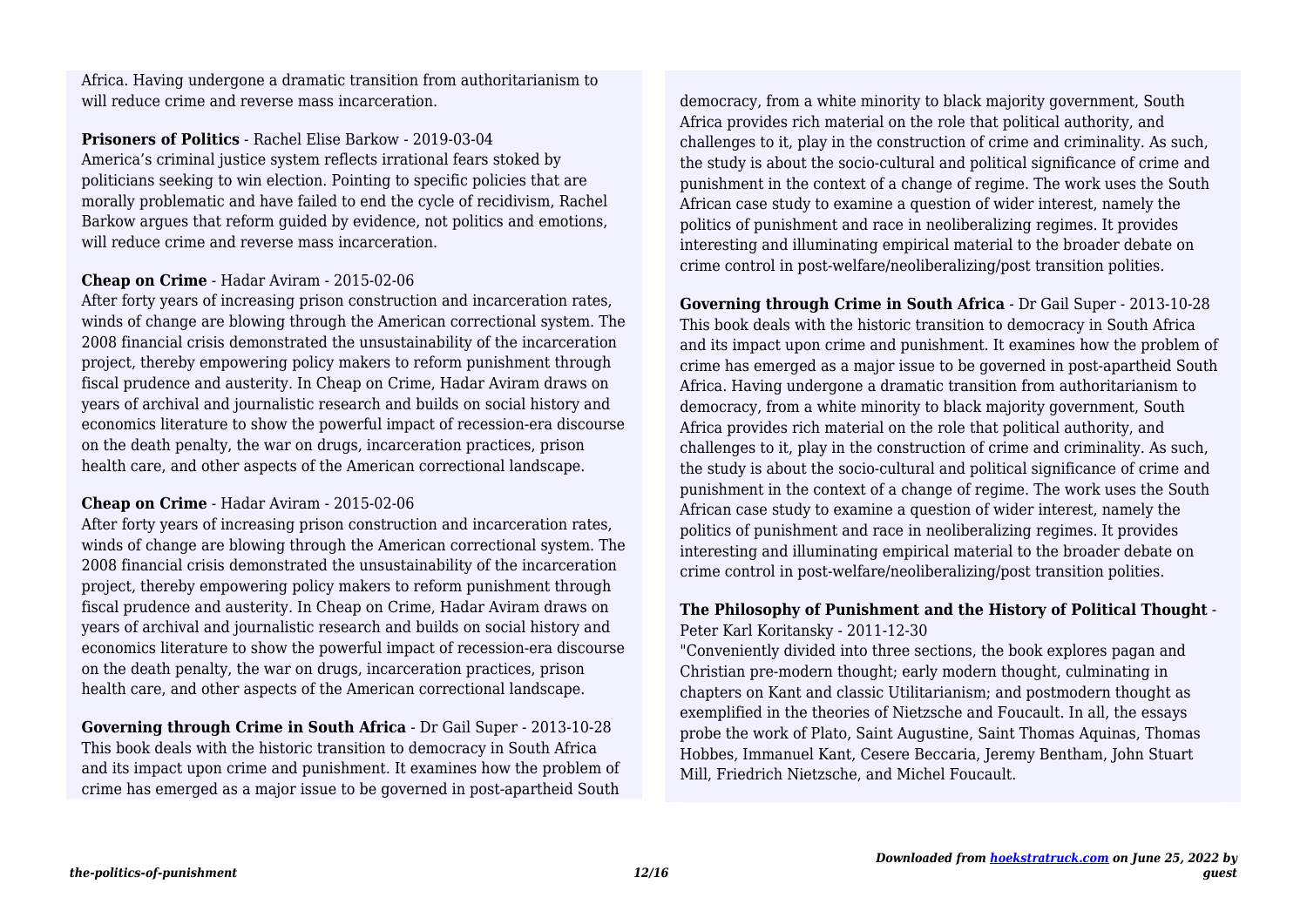Peter Karl Koritansky - 2011-12-30 of American corrections. She argues that this punitive turn has had

"Conveniently divided into three sections, the book explores pagan and Christian pre-modern thought; early modern thought, culminating in chapters on Kant and classic Utilitarianism; and postmodern thought as exemplified in the theories of Nietzsche and Foucault. In all, the essays probe the work of Plato, Saint Augustine, Saint Thomas Aquinas, Thomas Hobbes, Immanuel Kant, Cesere Beccaria, Jeremy Bentham, John Stuart Mill, Friedrich Nietzsche, and Michel Foucault.

# **Discipline and Punishment in Global Politics** - J. Leatherman - 2008-06-09

Global politics is a crowded stage of players competing for power and authority. Who is in charge of what? How do they stay in charge and what are the effects? This volume raises these questions in case studies on regimes of torture and surveillance in women's rights, border control, media, global capital and religion.

# **Discipline and Punishment in Global Politics** - J. Leatherman - 2008-06-09

Global politics is a crowded stage of players competing for power and authority. Who is in charge of what? How do they stay in charge and what are the effects? This volume raises these questions in case studies on regimes of torture and surveillance in women's rights, border control, media, global capital and religion.

# **Law, Drugs and the Politics of Childhood** - Simon Flacks - 2021

**Law, Drugs and the Politics of Childhood** - Simon Flacks - 2021

**Politics of Punishment** - Erik Wright - 1973

**Politics of Punishment** - Erik Wright - 1973

#### **The Modern Prison Paradox** - Amy E. Lerman - 2013-08-19 In The Modern Prison Paradox, Amy E. Lerman examines the shift from rehabilitation to punitivism that has taken place in the politics and practice

profoundly negative consequences for both crime control and American community life. Professor Lerman's research shows that spending time in America's increasingly violent and castigatory prisons strengthens inmates' criminal networks and fosters attitudes that increase the likelihood of criminal activity following parole. Additionally, Professor Lerman assesses whether America's more punitive prisons similarly shape the social attitudes and behaviors of correctional staff. Her analysis reveals that working in more punitive prisons causes correctional officers to develop an 'us against them' mentality while on the job, and that the stress and wariness officers acquire at work carries over into their personal lives, straining relationships with partners, children, and friends.

#### **The Modern Prison Paradox** - Amy E. Lerman - 2013-08-19

In The Modern Prison Paradox, Amy E. Lerman examines the shift from rehabilitation to punitivism that has taken place in the politics and practice of American corrections. She argues that this punitive turn has had profoundly negative consequences for both crime control and American community life. Professor Lerman's research shows that spending time in America's increasingly violent and castigatory prisons strengthens inmates' criminal networks and fosters attitudes that increase the likelihood of criminal activity following parole. Additionally, Professor Lerman assesses whether America's more punitive prisons similarly shape the social attitudes and behaviors of correctional staff. Her analysis reveals that working in more punitive prisons causes correctional officers to develop an 'us against them' mentality while on the job, and that the stress and wariness officers acquire at work carries over into their personal lives, straining relationships with partners, children, and friends.

#### **The New Politics of Crime and Punishment** - Roger Matthews - 2013-01-11

This book provides an overview of recent government initiatives in the field of crime and punishment, reviewing both the policies themselves, the perceived problems and issues they seek to address, and the broader social and political context in which this is taking place. The underlying theme of the book is that a qualitative change has taken place in the politics of crime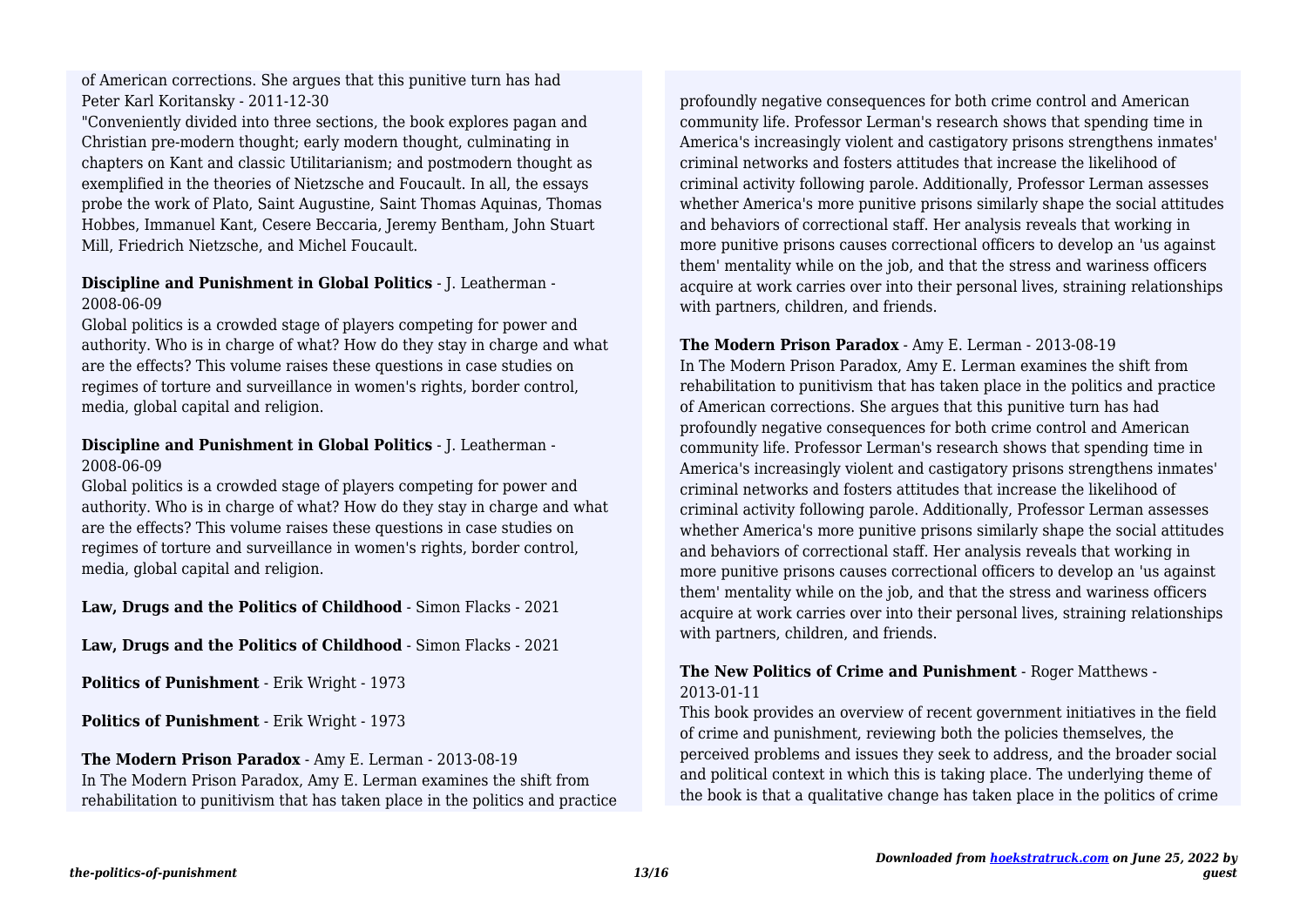imprisonment rates continue to climb, there is a new mood of punitiveness, and crime has become a central policy issue for the government, no longer just a technical matter of law enforcement. At the same time the politics of crime control have taken on a pronounced gender, race and age preoccupation. This book will be essential reading for anybody seeking an understanding of why crime and criminal justice policy have risen to the top of the political agenda. punishment, calling attention to its utility in understanding political regimes

# **The New Politics of Crime and Punishment** - Roger Matthews - 2013-01-11

This book provides an overview of recent government initiatives in the field of crime and punishment, reviewing both the policies themselves, the perceived problems and issues they seek to address, and the broader social and political context in which this is taking place. The underlying theme of the book is that a qualitative change has taken place in the politics of crime control in the UK since the early 1990s. Although crime has stabilised, imprisonment rates continue to climb, there is a new mood of punitiveness, and crime has become a central policy issue for the government, no longer just a technical matter of law enforcement. At the same time the politics of crime control have taken on a pronounced gender, race and age preoccupation. This book will be essential reading for anybody seeking an understanding of why crime and criminal justice policy have risen to the top of the political agenda.

**Punishment and Political Order** - Keally McBride - 2019-02-28 Most of us think of punishment as an ugly display of power. But punishment also tells us something about the ideals and aspirations of a people and their government. How a state punishes reveals whether or not it is confident in its own legitimacy and sovereignty. Punishment and Political Order examines the questions raised by the state' s exercise of punitive power from what it is about human psychology that desires sanction and order to how the state can administer pain while calling for justice. Keally McBride's book demonstrates punishment's place at the core of political administration and the stated ideals of the polity. "From start to finish this is a terrific, engaging book. McBride offers a fascinating perspective on

and their ideals. She succeeds in reminding us of the centrality of punishment in political theory and, at the same time, in providing a framework for understanding contemporary events. I know of no other book that does as much to make the subject of punishment so compelling." — Austin Sarat, Amherst College "Punishment and Political Order will be welcome reading for anyone interested in understanding law in society, punishment and political spectacle, or governing through crime control. This is a clear, accessible, and persuasive examination of punishment— as rhetoric and reality. Arguing that punishment is a complex product of the social contract, this book demonstrates the ways in which understanding the symbolic power and violence of the law provides analytical tools for examining the ideological function of prison labor today, as well as the crosscutting and contingent connections between language and identity, legitimation and violence, sovereignty and agency more generally." — Bill Lyons, Director, Center for Conflict Management, University of Akron "Philosophical explorations of punishment have often stopped with a theory of responsibility. McBride's book moves well beyond this. It shows that the problem of punishment is a central issue for any coherent theory of the state, and thus that punishment is at the heart of political theory. This is a stunning achievement." — Malcolm M. Feeley, University of California at Berkeley Keally McBride is Assistant Professor of Politics at the University of San Francisco.

# **Punishment and Political Order** - Keally McBride - 2019-02-28

Most of us think of punishment as an ugly display of power. But punishment also tells us something about the ideals and aspirations of a people and their government. How a state punishes reveals whether or not it is confident in its own legitimacy and sovereignty. Punishment and Political Order examines the questions raised by the state' s exercise of punitive power from what it is about human psychology that desires sanction and order to how the state can administer pain while calling for justice. Keally McBride's book demonstrates punishment's place at the core of political administration and the stated ideals of the polity. "From start to finish this is a terrific, engaging book. McBride offers a fascinating perspective on punishment, calling attention to its utility in understanding political regimes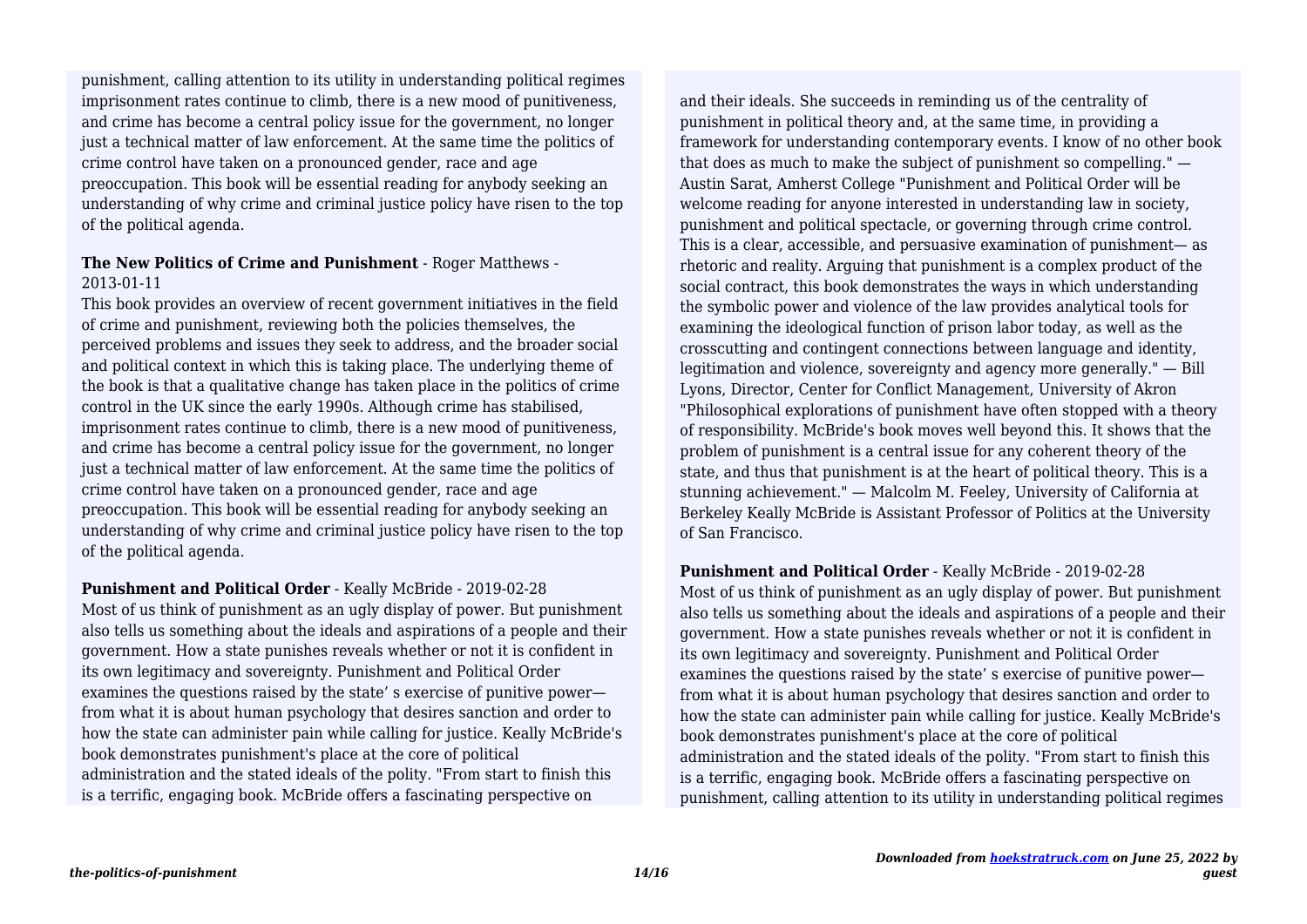punishment in political theory and, at the same time, in providing a framework for understanding contemporary events. I know of no other book that does as much to make the subject of punishment so compelling." — Austin Sarat, Amherst College "Punishment and Political Order will be welcome reading for anyone interested in understanding law in society, punishment and political spectacle, or governing through crime control. This is a clear, accessible, and persuasive examination of punishment— as rhetoric and reality. Arguing that punishment is a complex product of the social contract, this book demonstrates the ways in which understanding the symbolic power and violence of the law provides analytical tools for examining the ideological function of prison labor today, as well as the crosscutting and contingent connections between language and identity, legitimation and violence, sovereignty and agency more generally." — Bill Lyons, Director, Center for Conflict Management, University of Akron "Philosophical explorations of punishment have often stopped with a theory of responsibility. McBride's book moves well beyond this. It shows that the problem of punishment is a central issue for any coherent theory of the state, and thus that punishment is at the heart of political theory. This is a stunning achievement." — Malcolm M. Feeley, University of California at Berkeley Keally McBride is Assistant Professor of Politics at the University of San Francisco. structures and historical developments that distinguish the United States

**The Prison and the Gallows** - Marie Gottschalk - 2006-06-19 The United States has built a carceral state that is unprecedented among Western countries and in US history. Nearly one in 50 people, excluding children and the elderly, is incarcerated today, a rate unsurpassed anywhere else in the world. What are some of the main political forces that explain this unprecedented reliance on mass imprisonment? Throughout American history, crime and punishment have been central features of American political development. This 2006 book examines the development of four key movements that mediated the construction of the carceral state in important ways: the victims' movement, the women's movement, the prisoners' rights movement, and opponents of the death penalty. This book argues that punitive penal policies were forged by particular social movements and interest groups within the constraints of larger institutional from other Western countries.

**The Prison and the Gallows** - Marie Gottschalk - 2006-06-19 The United States has built a carceral state that is unprecedented among Western countries and in US history. Nearly one in 50 people, excluding children and the elderly, is incarcerated today, a rate unsurpassed anywhere else in the world. What are some of the main political forces that explain this unprecedented reliance on mass imprisonment? Throughout American history, crime and punishment have been central features of American political development. This 2006 book examines the development of four key movements that mediated the construction of the carceral state in important ways: the victims' movement, the women's movement, the prisoners' rights movement, and opponents of the death penalty. This book argues that punitive penal policies were forged by particular social movements and interest groups within the constraints of larger institutional structures and historical developments that distinguish the United States from other Western countries.

#### **Confronting Penal Excess** - David Hayes - 2019-11-14

This monograph considers the correlation between the relative success of retributive penal policies in English-speaking liberal democracies since the 1970s, and the practical evidence of increasingly excessive reliance on the penal State in those jurisdictions. It sets out three key arguments. First, that increasingly excessive conditions in England and Wales over the last three decades represent a failure of retributive theory. Second, that the penal minimalist cause cannot do without retributive proportionality, at least in comparison to the limiting principles espoused by rehabilitation, restorative justice and penal abolitionism. Third, that another retributivism is therefore necessary if we are to confront penal excess. The monograph offers a sketch of this new approach, 'late retributivism', as both a theory of punishment and of minimalist political action, within a democratic society. Centrally, criminal punishment is approached as both a political act and a policy choice. Consequently, penal theorists must take account of contemporary political contexts in designing and advocating for their theories. Although this inquiry focuses primarily on England and Wales, its